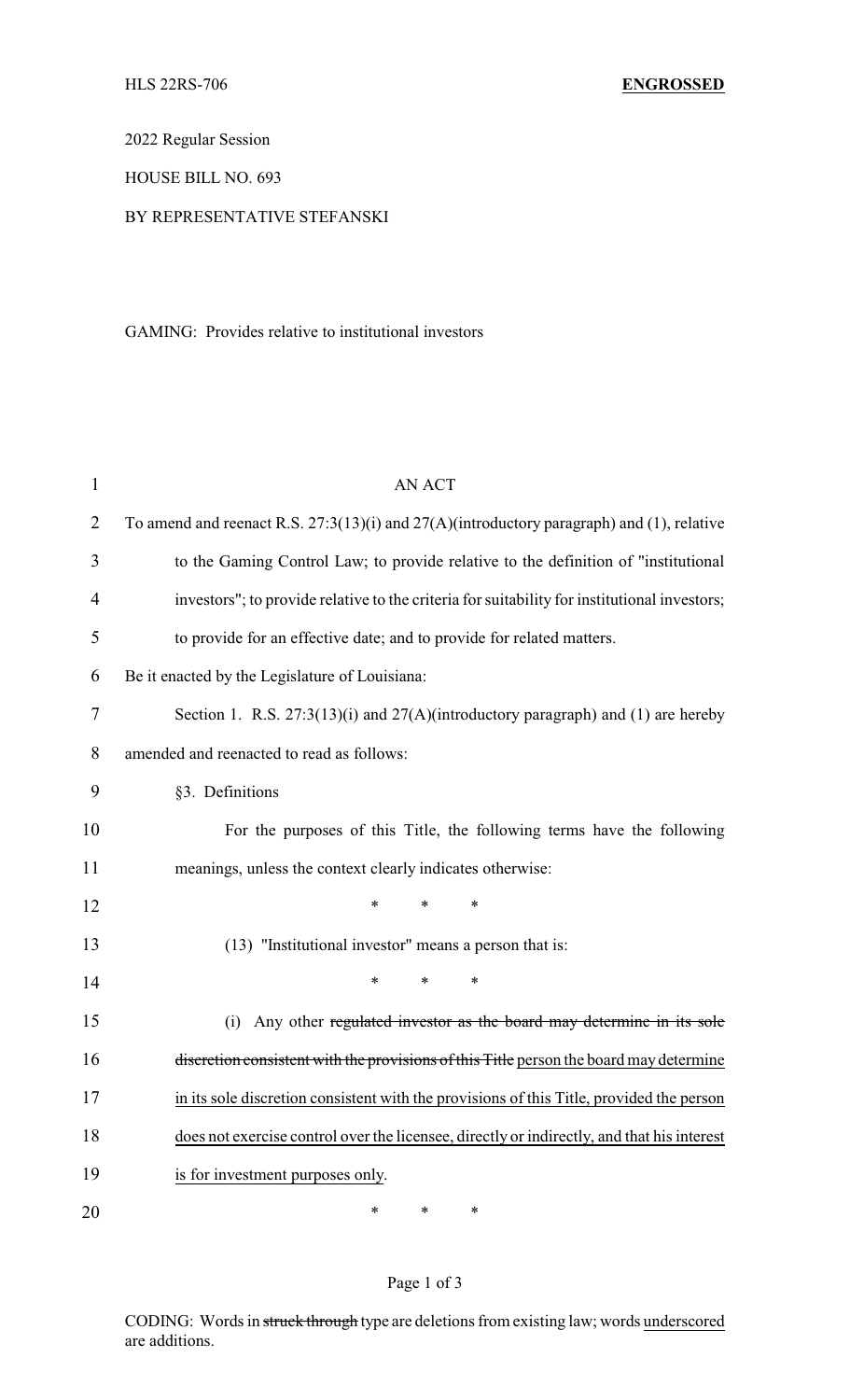| 1              | §27. Institutional investors or institutional lenders                                    |
|----------------|------------------------------------------------------------------------------------------|
| $\overline{2}$ | A. An institutional investor otherwise required to be found suitable or                  |
| 3              | qualified pursuant to the provisions of this Title and the rules adopted pursuant        |
| $\overline{4}$ | thereto shall be presumed suitable or qualified upon submitting documentation            |
| 5              | sufficient to establish qualifications as an institutional investor as defined in R.S.   |
| 6              | 27:3, and upon certifying that all of the following criteria:                            |
| 7              | (1) It meets any of the following:                                                       |
| 8              | (a) owns Owns, holds, or controls publicly traded securities issued by a                 |
| 9              | licensee, permittee or holding, intermediate or parent company of a licensee or          |
| 10             | permittee in the ordinary course of business for investment purposes only.               |
| 11             | Is a plan or trust established and maintained by the United States<br>(b)                |
| 12             | Government, a state, or a political subdivision of a state who owns, holds, or controls  |
| 13             | equity in a licensee, permittee, or holding, intermediate or parent company or a         |
| 14             | licensee or permittee in the ordinary course of business for investment purposes only.   |
| 15             | (c) Has been approved by the board pursuant to R.S. $27:3(13)(i)$ and owns,              |
| 16             | holds, or controls equity in a licensee, permittee, or holding, intermediate or parent   |
| 17             | company or a licensee or permittee in the ordinary course of business for investment     |
| 18             | purposes only.                                                                           |
| 19             | $\ast$<br>$\ast$<br>$\ast$                                                               |
| 20             | Section 2. This Act shall become effective on July 1, 2022; if vetoed by the governor    |
| 21             | and subsequently approved by the legislature, this Act shall become effective on July 1, |
| 22             | 2022, or on the day following such approval by the legislature, whichever is later.      |
|                |                                                                                          |

## DIGEST

The digest printed below was prepared by House Legislative Services. It constitutes no part of the legislative instrument. The keyword, one-liner, abstract, and digest do not constitute part of the law or proof or indicia of legislative intent. [R.S. 1:13(B) and 24:177(E)]

HB 693 Engrossed 2022 Regular Session Stefanski

**Abstract:** Provides relative to the definition of "institutional investor" and provides relative to the criteria for institutional investors.